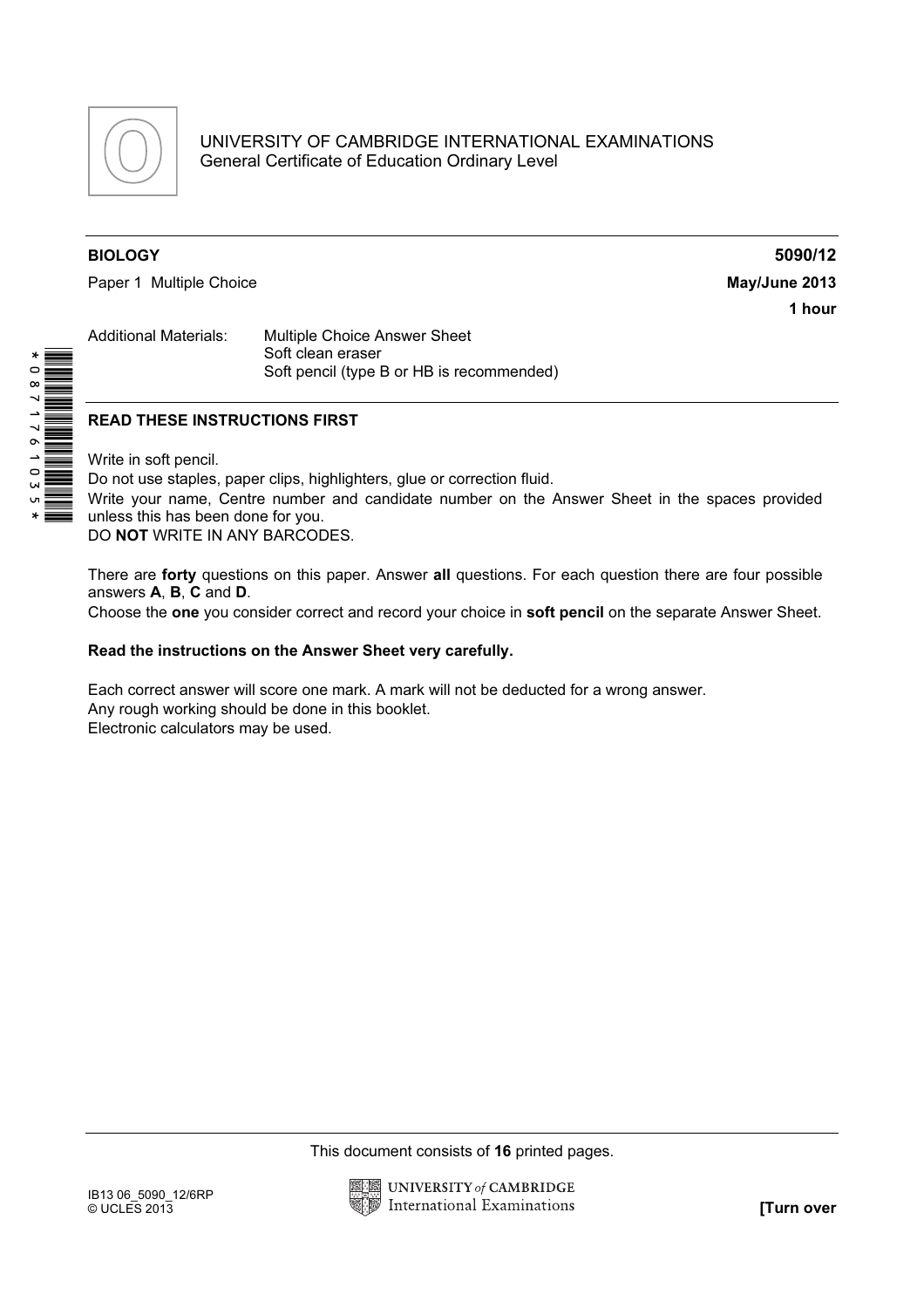1 Which structures are present in a root hair cell?

|   | nucleus | chloroplast |                      |
|---|---------|-------------|----------------------|
| A |         |             | key                  |
| в |         | x           | $\sqrt{ }$ = present |
| C |         |             | $x =$ absent         |
|   |         |             |                      |

- 2 What is an example of active transport?
	- A movement of glucose molecules into the cells of the villi
	- **B** movement of glucose molecules down a concentration gradient
	- C movement of ions in blood plasma
	- **D** movement of water in the transpiration stream
- 3 The roots of a plant are placed in a dilute solution containing chloride and nitrate ions.

The graph shows how the rate of uptake of chloride and nitrate ions by the roots of the plant varies with oxygen concentration.



What can be concluded about how chloride and nitrate ions enter the roots?

|    | chloride         | nitrate          |
|----|------------------|------------------|
| А  | active transport | active transport |
| в  | active transport | diffusion        |
| C. | diffusion        | active transport |
|    | diffusion        | diffusion        |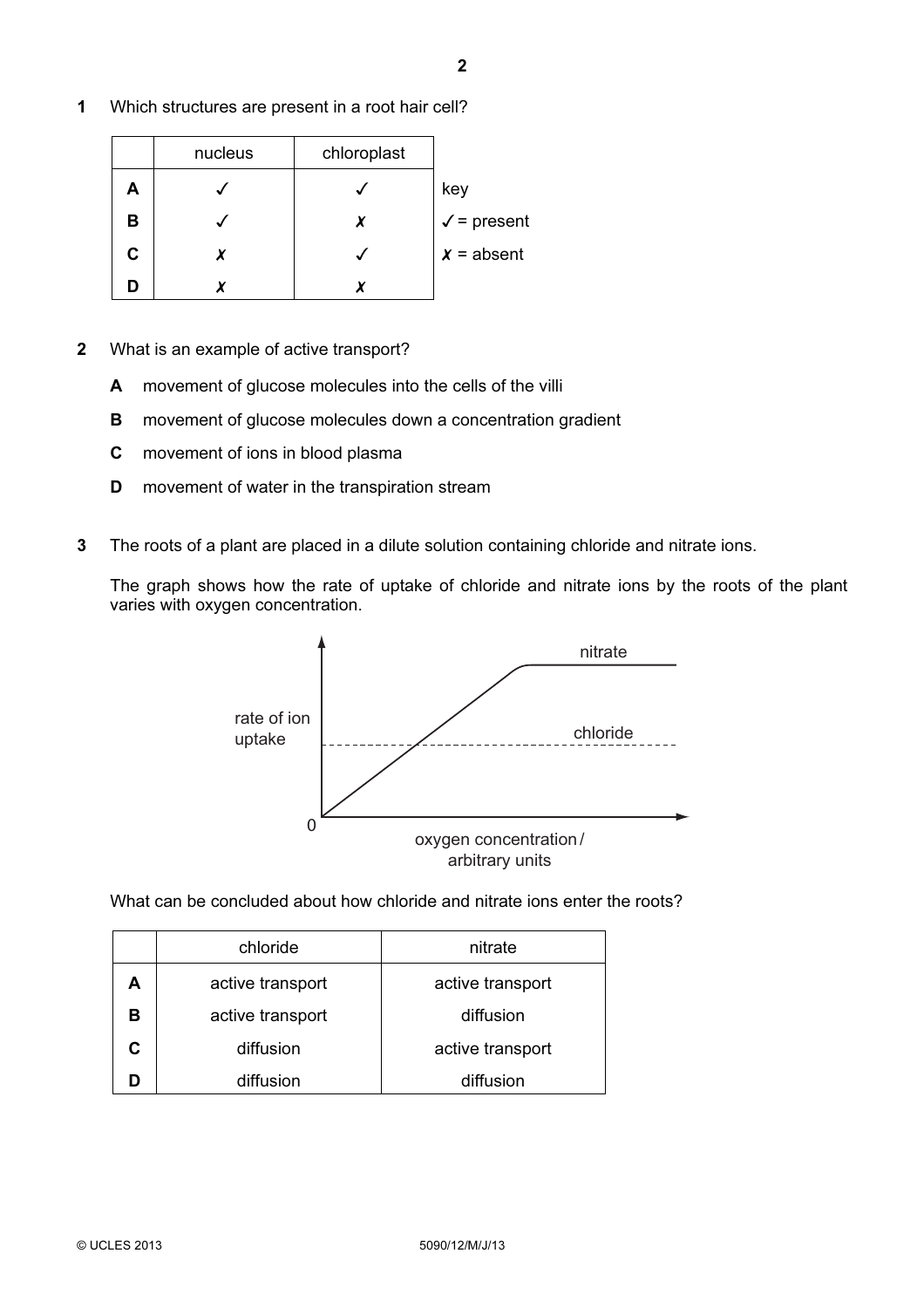- 4 Four test tubes, each containing 2cm<sup>3</sup> of amylase solution are treated as follows:
	- 1 boiled, then cooled to 1°C
	- 2 boiled, then cooled to 25 °C
	- 3 frozen, then warmed to  $1^{\circ}$ C
	- 4 frozen, then warmed to 25°C

10  $\text{cm}^3$  of starch solution were then added to each tube and after 5 minutes, 2 drops of iodine solution were added to each tube.

Which row shows the results?

|   |        |        | 3      |        |
|---|--------|--------|--------|--------|
| A | black  | black  | black  | yellow |
| В | black  | yellow | black  | yellow |
| C | yellow | black  | yellow | black  |
|   | yellow | yellow | yellow | black  |

5 In an investigation of photosynthesis, 4 leaves are set up as shown in the diagram.

After 24 hours in the light each leaf is tested for starch.

Which tube is used to investigate whether chlorophyll is needed for photosynthesis?

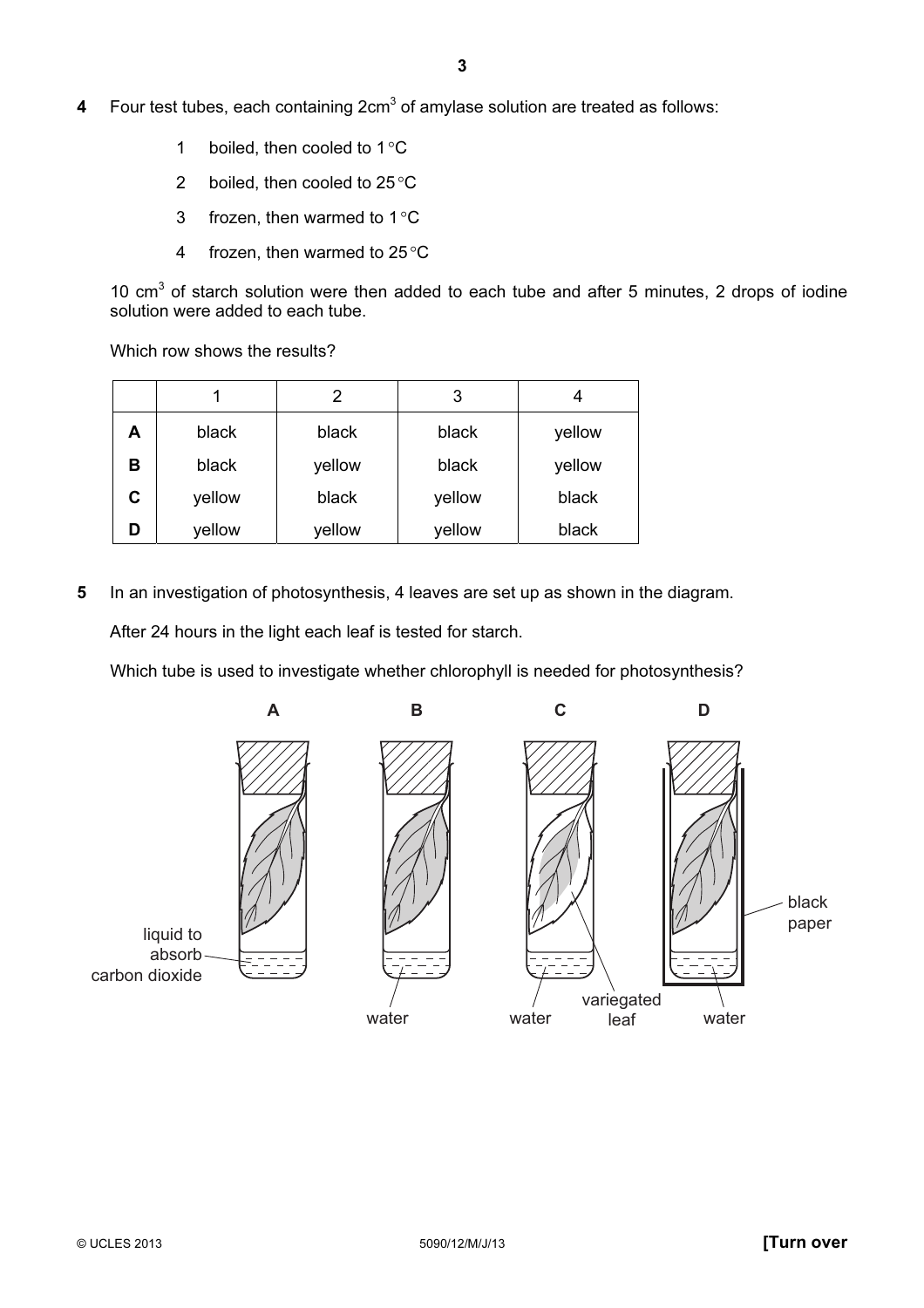- 6 What describes the upper cuticle of a leaf?
	- A a single layer of cells containing many chloroplasts
	- **B** a single layer of transparent cells allowing light to enter the leaf
	- C a thin non-cellular layer preventing water loss from the leaf
	- D a permeable layer allowing water to enter the leaf
- 7 A green leaf is picked at time 07.00 and immediately placed in a sealed test-tube containing hydrogen carbonate indicator solution. The tube is kept near a window for 24 hours. The table shows how the indicator changes in colour.



Which colour will the hydrogen carbonate indicator be at times 12.00 and 24.00?

|   | at 12.00 | at 24.00 |
|---|----------|----------|
| A | purple   | yellow   |
| в | red      | purple   |
| C | yellow   | purple   |
| D | yellow   | red      |

8 Which classes of foods contain the elements shown?

|   | carbohydrates   | fats            | proteins    |
|---|-----------------|-----------------|-------------|
| A | C, H, O         | C, H, O         | C,H,O and N |
| в | C, H, O         | C,H,O and N     | C, H, O     |
| C | C, H, O         | $C, H, O$ and N | C,H,O and N |
|   | $C, H, O$ and N | C, H, O         | C, H, O     |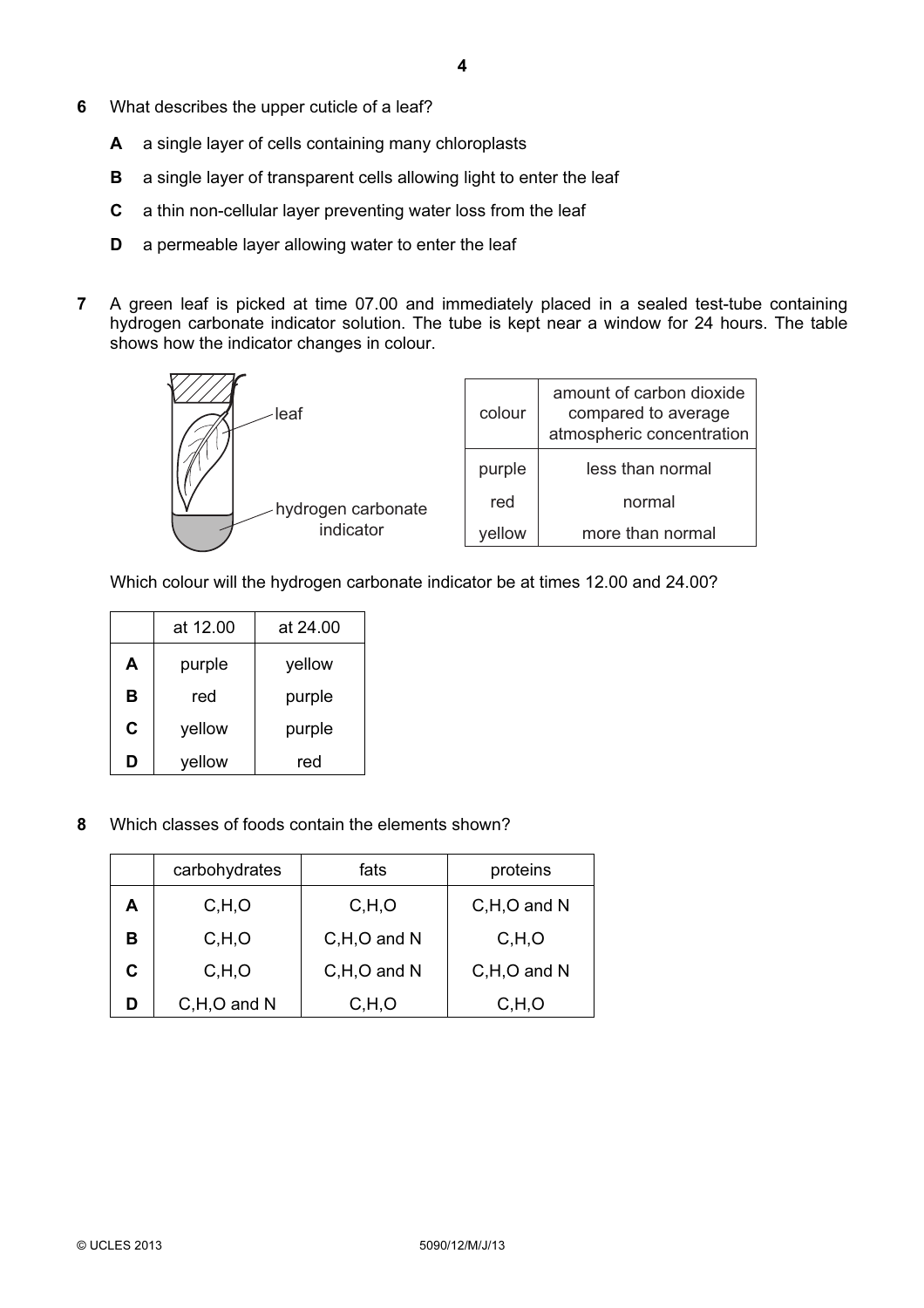9 A positive food test produces an orange precipitate.

Which test was performed?

- A Amino acids were mixed with cold biuret solution.
- **B** Glucose was heated with Benedict's solution.
- C Protein was heated with Benedict's solution.
- D Protein was mixed with biuret solution and heated.
- 10 The diagram represents the liver and some associated structures.



What does the blood in blood vessel P transport?

- A bile to the ileum
- **B** glucose to the liver
- C glycogen to the liver
- D urea to the ileum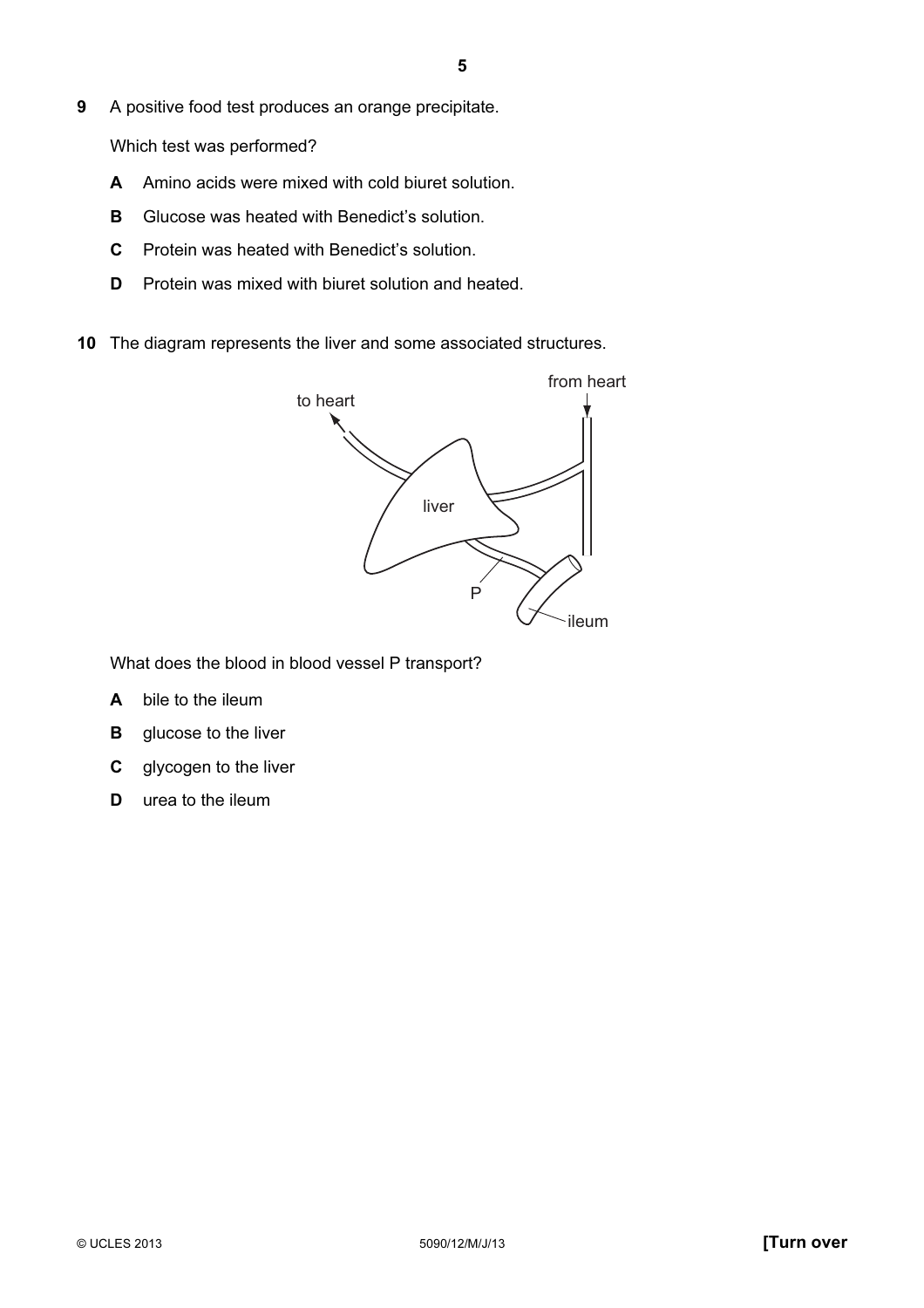11 The diagram shows a cross-section of a leaf.

From which part does most of the water evaporate during transpiration?



12 In an experiment to investigate the transport of water, the roots of a plant are placed in water coloured with a dye.

The diagrams show sections of the leaf, stem and root.



Which numbered parts will become stained by the dye as the water is initially absorbed?

|             | leaf           | stem | root |
|-------------|----------------|------|------|
| A           |                | 3    | 5    |
| B           | $\overline{2}$ | 3    | 6    |
| $\mathbf C$ |                | 4    | 6    |
| D           | 2              |      | 5    |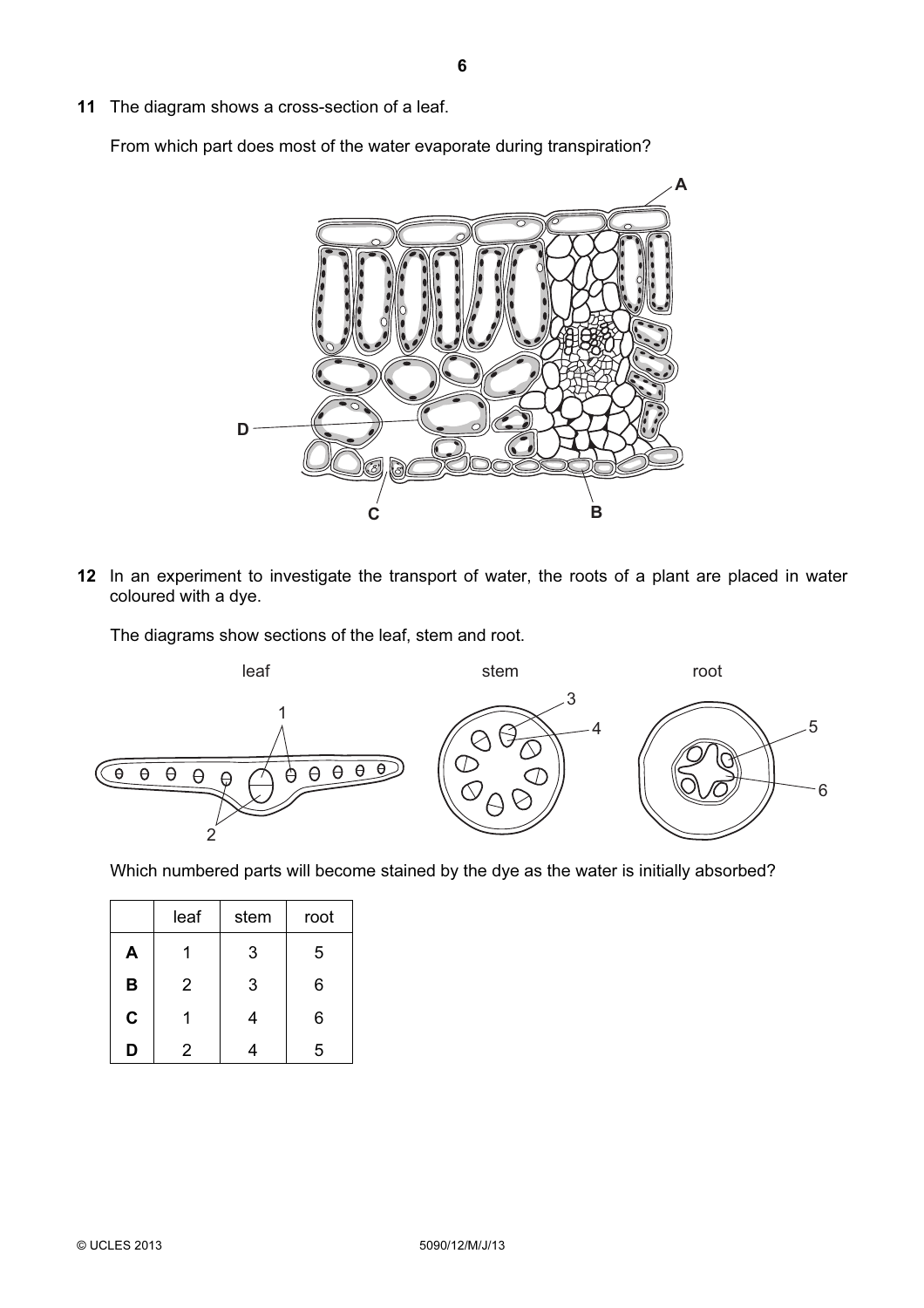- 13 Compared to a vein, an artery has
	- A a thinner wall.
	- **B** a wall with more elastic tissue.
	- C a wider lumen.
	- D valves.
- 14 Which row shows the blood vessels carrying blood to and from the organs listed?

|   | blood vessel<br>carrying blood to<br>the organ | organ  | blood vessel<br>carrying blood from<br>the organ |
|---|------------------------------------------------|--------|--------------------------------------------------|
| A | aorta                                          | heart  | pulmonary vein                                   |
| в | hepatic artery                                 | liver  | hepatic portal vein                              |
| C | pulmonary artery                               | lung   | pulmonary vein                                   |
| D | renal vein                                     | kidney | renal artery                                     |

- 15 Two hours after eating a meal, which vessel contains blood with the highest concentration of glucose?
	- A aorta
	- **B** hepatic portal vein
	- C pulmonary vein
	- D renal vein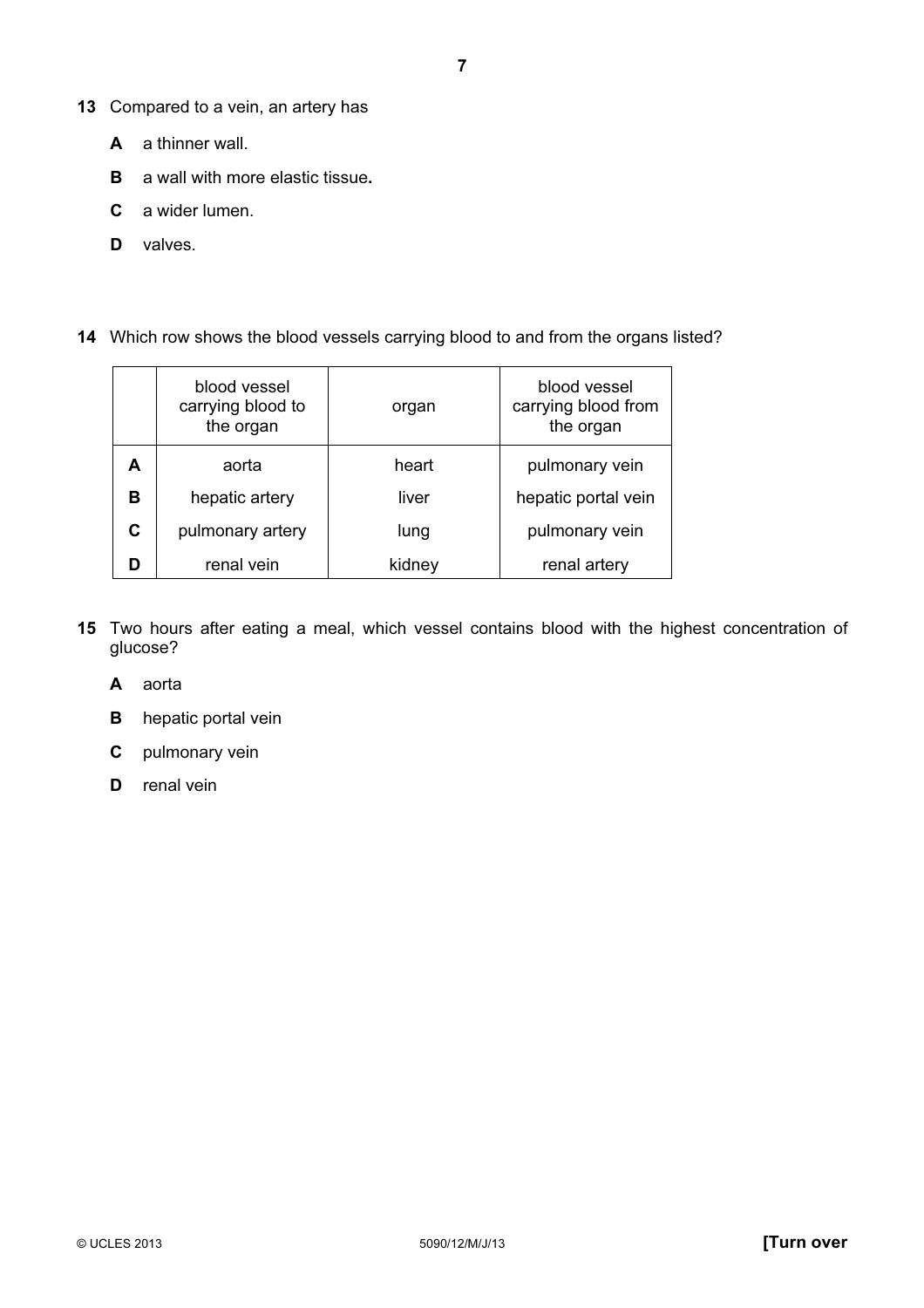16 The graph shows how the pressure and volume inside the lungs change during one complete breath.



At which point are the muscles of the diaphragm starting to contract?

17 A new organism is discovered. It is found to be made of cells and contains DNA.

To which group of organisms could it belong to and to which group could it not belong?

|   | could be | could not be |
|---|----------|--------------|
| А | bacteria | fungi        |
| в | bacteria | viruses      |
| С | fungi    | bacteria     |
| Ŋ | viruses  | bacteria     |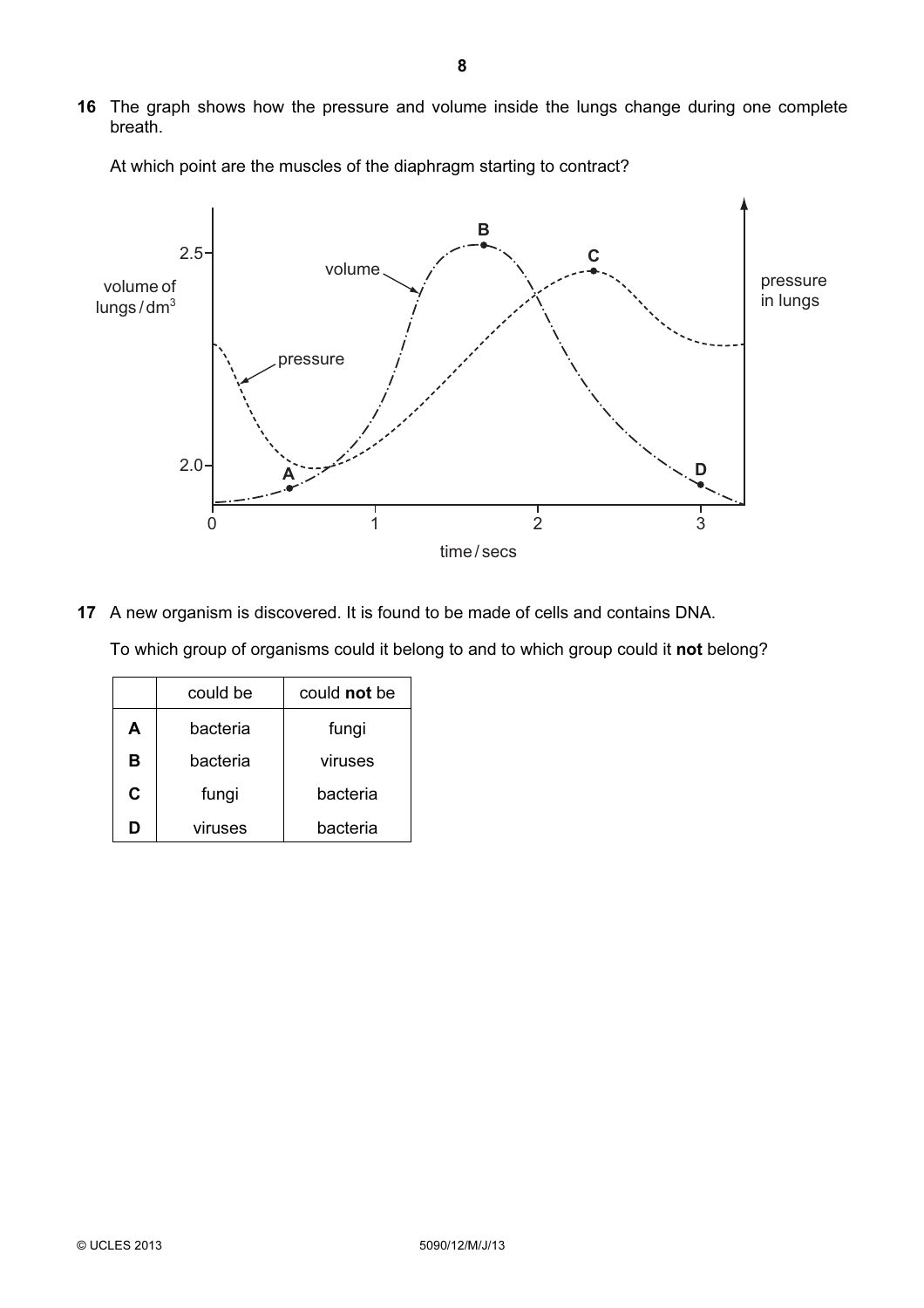18 The graph shows the amount of oxygen produced by a green plant, growing outdoors, during a 24-hour period.



Which processes are occurring at time X and Y?

|   | time X         |             | time Y         |             |                                  |
|---|----------------|-------------|----------------|-------------|----------------------------------|
|   | photosynthesis | respiration | photosynthesis | respiration |                                  |
| A |                |             |                |             | key                              |
| B |                | X           |                | X           | $\sqrt{\phantom{a}}$ = occurring |
| С |                |             |                |             | $x = not occurring$              |
| D |                |             |                |             |                                  |

19 What gives the comparison between anaerobic respiration in humans and in yeast?

|   | chemical       | anaerobic respiration in<br>humans | anaerobic respiration in<br>yeast |
|---|----------------|------------------------------------|-----------------------------------|
| А | alcohol        | more is produced                   | less is produced                  |
| в | carbon dioxide | not produced                       | produced                          |
| C | glucose        | used                               | not used                          |
|   | oxygen         | not used                           | used                              |

20 If the air temperature is higher than the core body temperature, which processes can increase heat loss from the body?

|   | shivering by<br>muscles | evaporation<br>of sweat | vasodilation<br>in the skin |                                       |
|---|-------------------------|-------------------------|-----------------------------|---------------------------------------|
| А |                         |                         |                             | key                                   |
| в |                         |                         |                             | $\checkmark$ = can increase heat loss |
| С |                         |                         |                             | $x =$ cannot increase heat loss       |
| D |                         |                         |                             |                                       |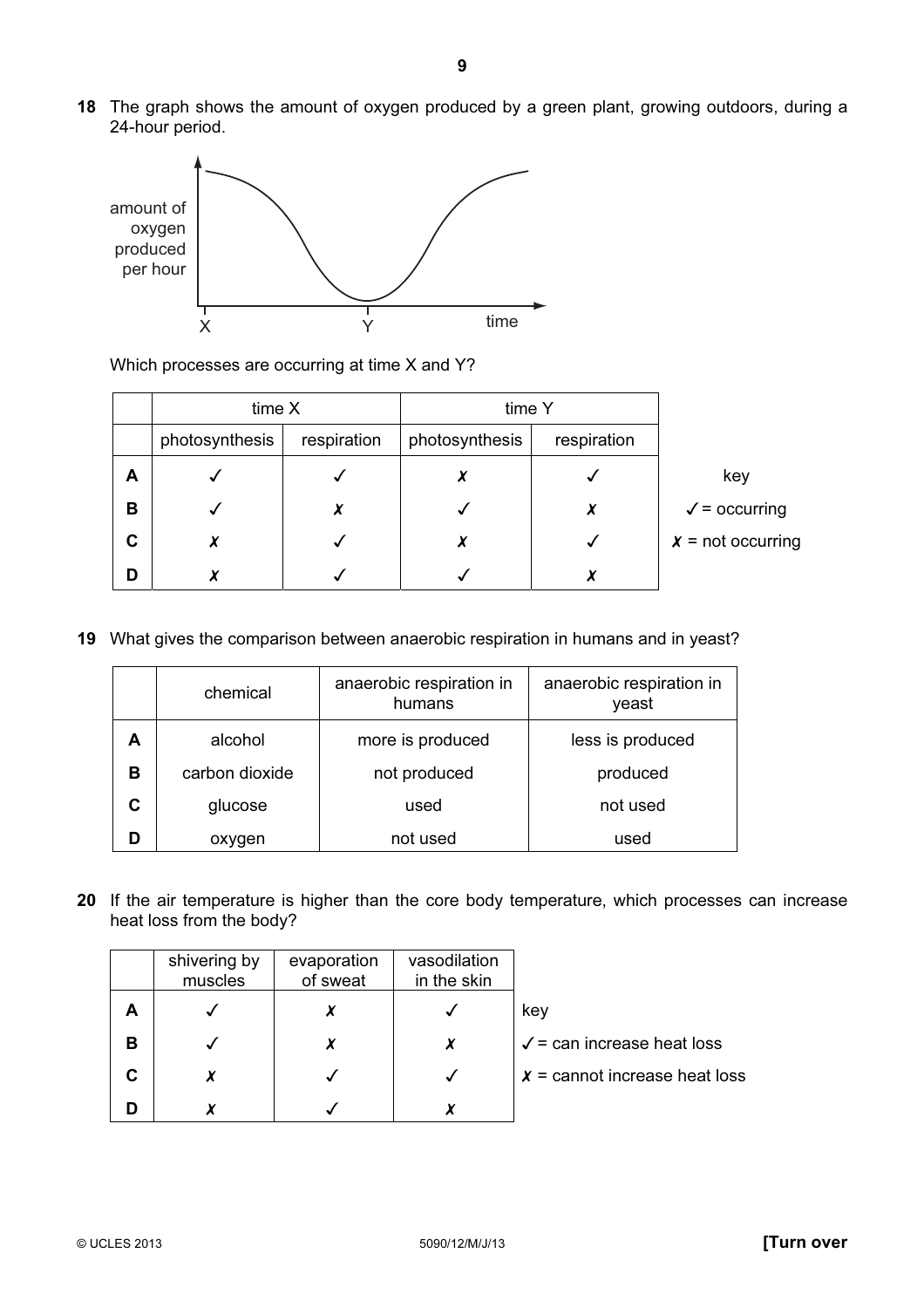21 The diagrams represent three bones from the forelimb of a human skeleton not drawn to scale.



Between which parts will a ball and socket joint be formed?

|  | $A \quad 1 \text{ and } 3$ |  | $\mathbf{B}$ 1 and 4 |  | $C \quad 2$ and 5 |  | $D \quad 3$ and 5 |
|--|----------------------------|--|----------------------|--|-------------------|--|-------------------|
|--|----------------------------|--|----------------------|--|-------------------|--|-------------------|

22 Which processes help the excretion of carbon dioxide from the lungs?

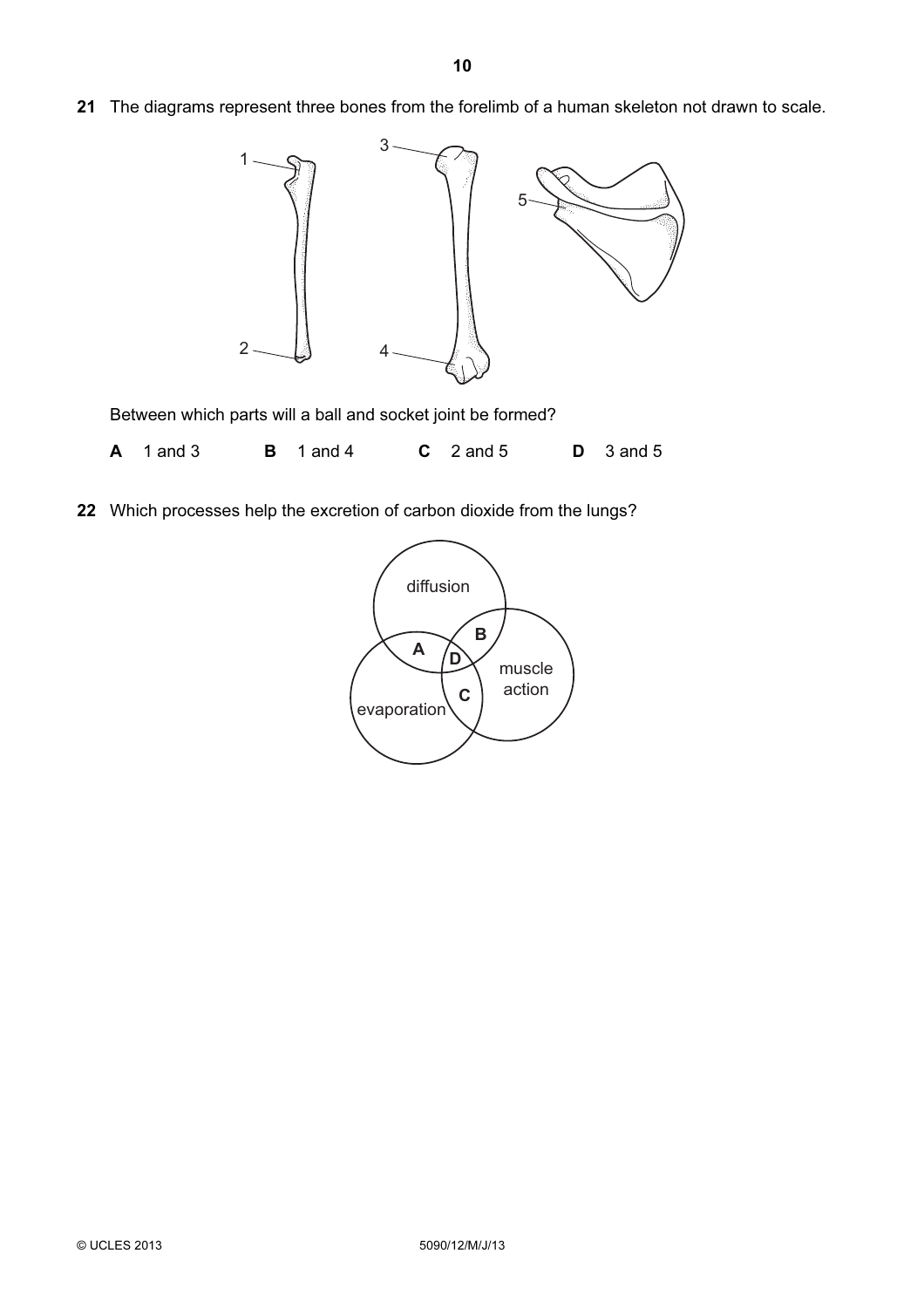23 The diagram represents a section through the human brain.



## What are the numbered parts?

|   | cerebrum | cerebellum | medulla | hypothalamus |
|---|----------|------------|---------|--------------|
|   |          |            |         |              |
| в |          |            | C.      |              |
| C |          |            |         |              |
|   |          |            |         |              |

24 Insulin is a hormone, synthesised in the pancreas and is distributed around the body by the blood.

What describes its rate of secretion and its concentration in the blood?

|   | rate of secretion | concentration in<br>the blood |
|---|-------------------|-------------------------------|
| Α | constant          | constant                      |
| в | constant          | varied                        |
| C | varied            | constant                      |
|   | varied            | varied                        |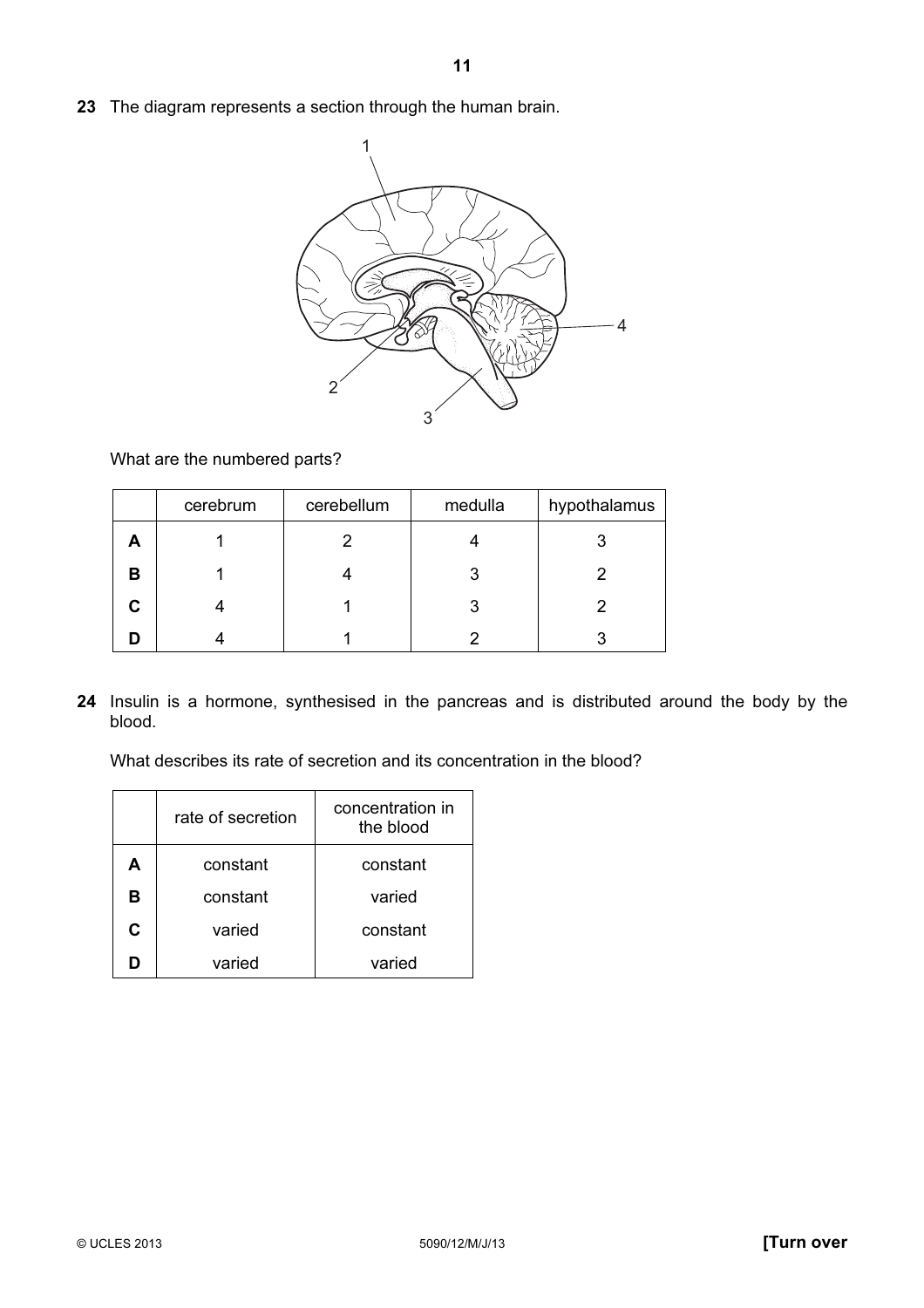25 The diagram shows the appearance of the side view of the lens when it focuses on objects at different distances from the eye.



Which shows the appearance of the lens when a person focuses first on a near object and then on a distant object?

|   | near object | distant object |
|---|-------------|----------------|
| Α | P           | Q              |
| В | P           | R              |
| C | Q           | P              |
| n | R           |                |

26 During the production of yoghurt and cheese, the pH of the mixture changes.

What causes this change in pH?

- A anaerobic respiration of lactose
- **B** coagulation of milk proteins
- C production of ethanol
- D release of bubbles of carbon dioxide
- 27 Which component of cigarette smoke is the main cause of lung cancer?
	- A carbon dioxide
	- **B** carbon monoxide
	- C nicotine
	- D tar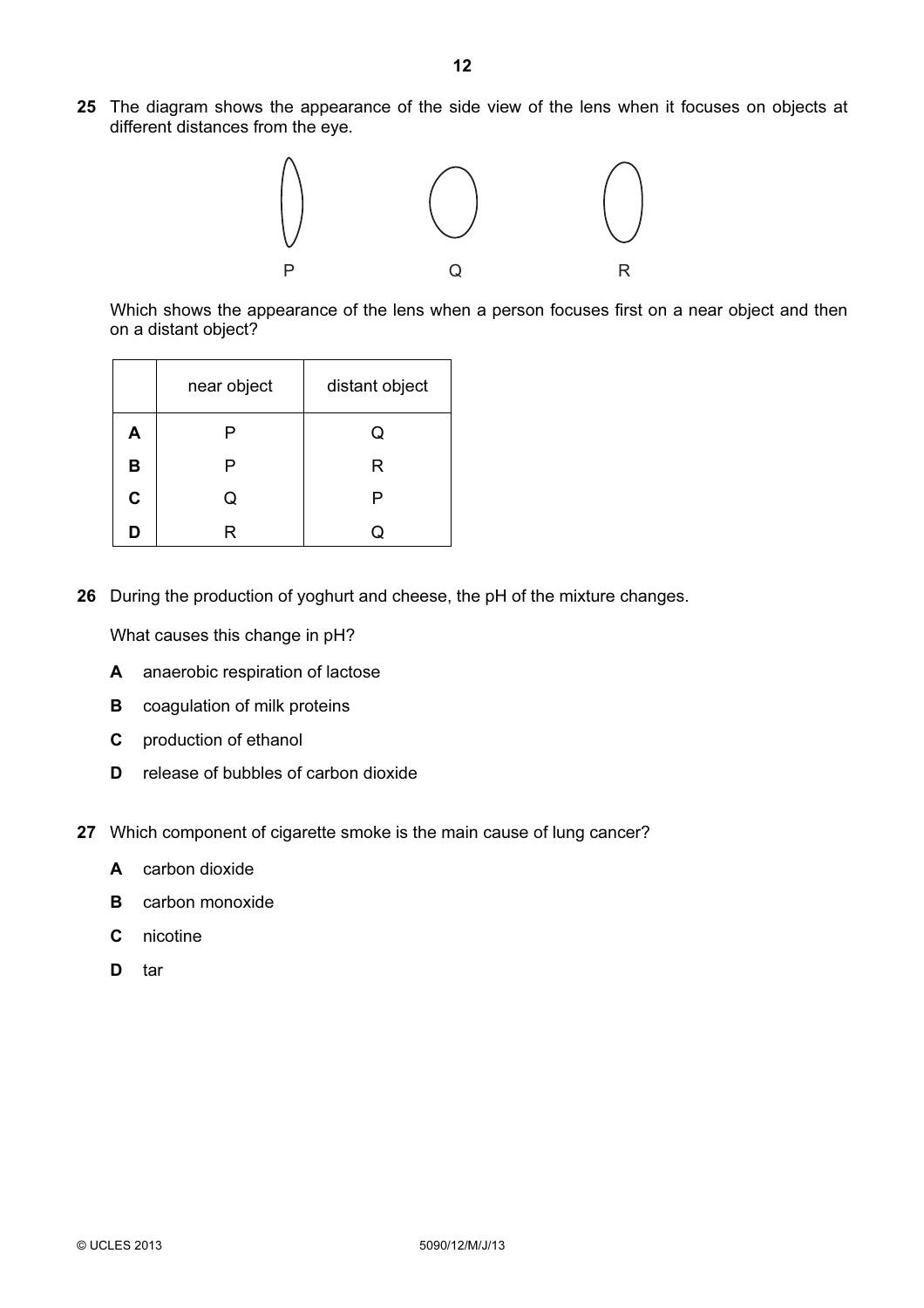28 The diagram shows energy flow in a food web.



Which number represents an organism that eats both plants and animals?

**A** 2 **B** 3 **C** 4 **D** 5

29 The diagram represents the flow of substances within a balanced ecosystem.

The boxes are various trophic levels.

Which box represents producers?



30 The diagram shows part of the nitrogen cycle.



Which stages depend on bacteria?

- A P, Q, R and S
- B P and S only
- C Q and R only
- D R and S only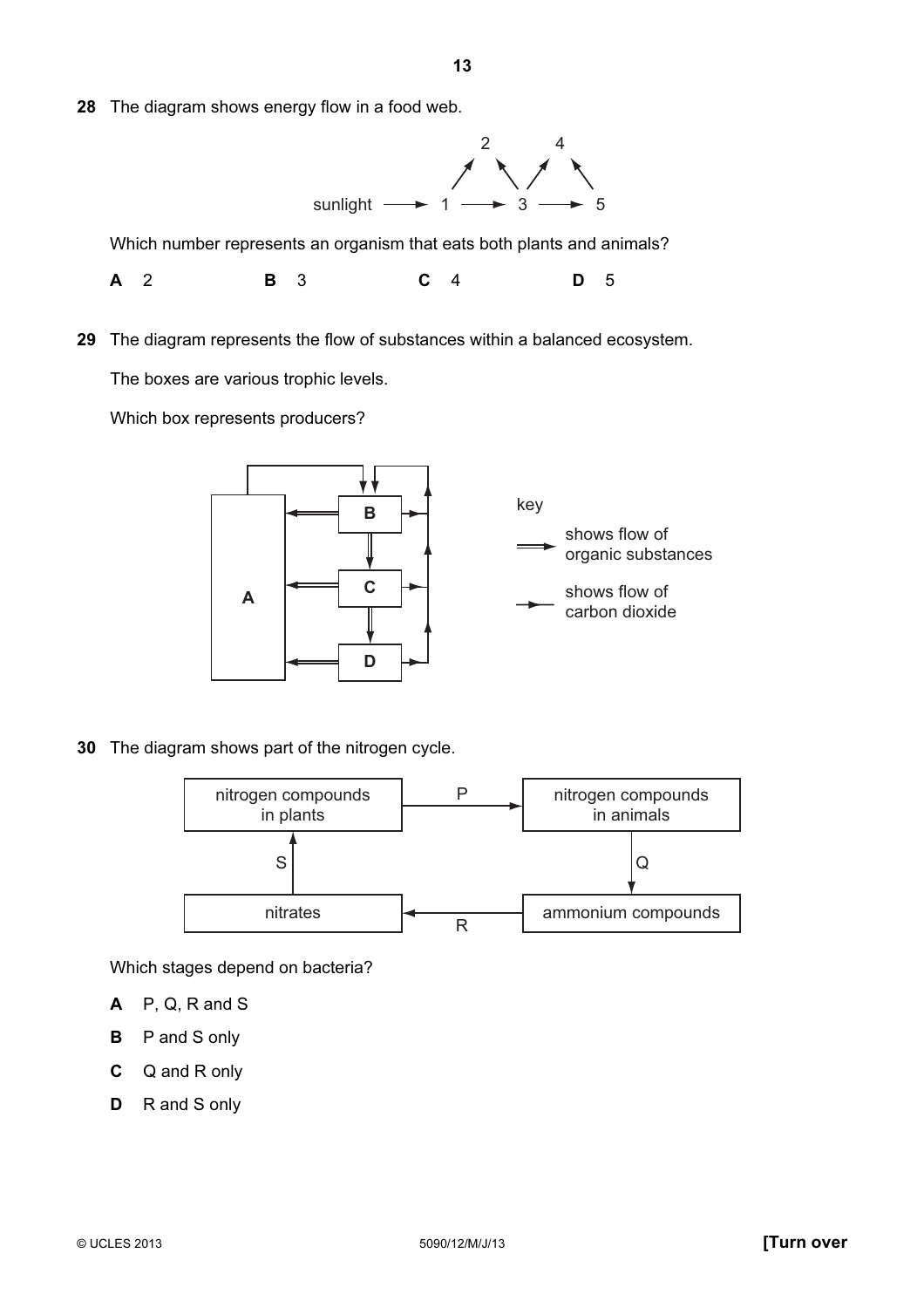- 31 Which factor does not help to make the mosquito an effective vector of malaria?
	- A Mosquitoes are attracted to warmth and carbon dioxide.
	- **B** Mosquitoes lay their eggs in water.
	- C Mosquito saliva stops blood from clotting.
	- D The malaria pathogens live in mosquito salivary glands.
- 32 What is not a consequence of global warming?
	- A reduction in sea level
	- **B** reduction in thickness of polar ice
	- C species migration to cooler habitats
	- D spread of deserts
- 33 What describes cross-pollination?
	- A when one flower pollinates a different flower on a different plant of the same species
	- B when one flower pollinates a different flower on the same plant
	- C when one flower pollinates a flower of a different species
	- D when one flower pollinates the same flower
- 34 The diagram shows cells at different stages in the life cycle of an organism.

At which stage does meiosis occur?

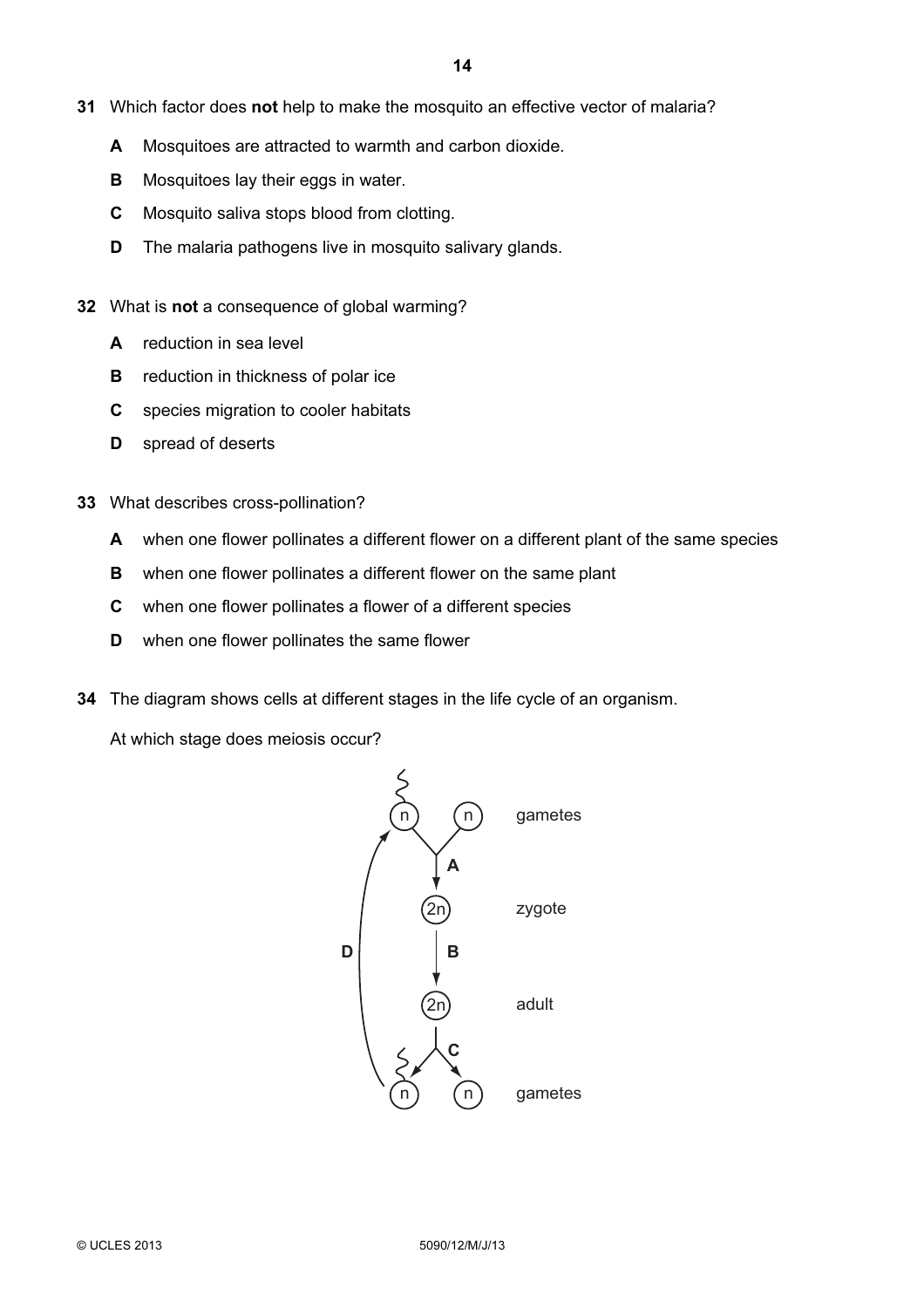- 35 Where does the placenta allow the exchange of materials to take place between mother and fetus?
	- A oviduct wall
	- B umbilical cord
	- C uterus wall
	- D vagina wall
- 36 The graph shows the concentration in the blood of three of the four hormones FSH, LH, oestrogen and progesterone.



Which hormone is **not** shown?

- A FSH
- B LH
- C oestrogen
- D progesterone
- 37 The genotype for the height of an organism is written as Tt.

What conclusion may be drawn?

- A The allele for height has at least two different genes.
- **B** There are at least two different alleles of the gene for height.
- C There are two different genes for height, each having a single allele.
- **D** There is one allele for height with two different forms.